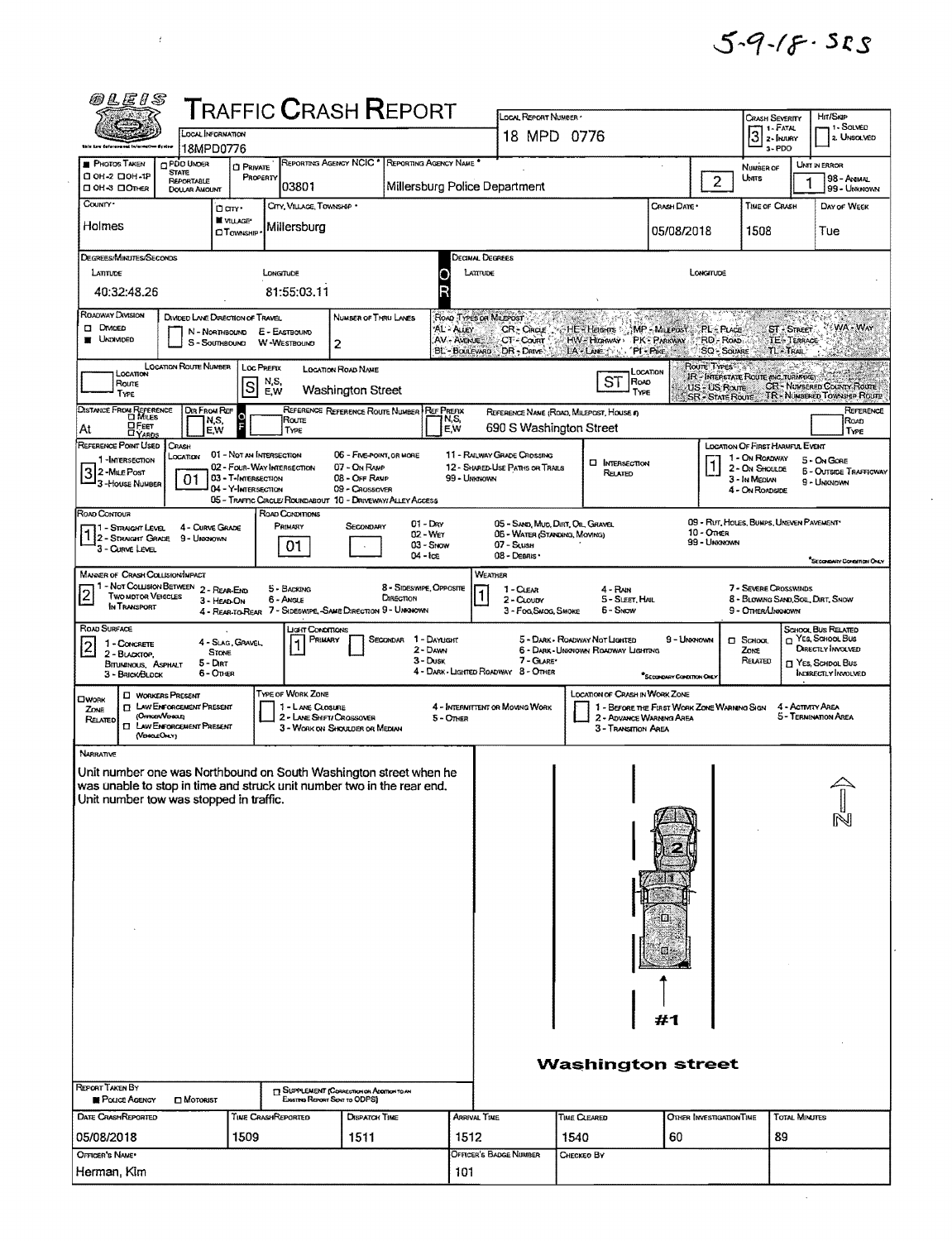| 0 L E I S                                                 |                                                      | UNIT                                                                             |                            |                                                                                 |                                                   |                                                                           |                                                                                                                                 |                                        |                                                                       |                                                  |                       |                                                                 |                                                        |                                    |                                                                                                                                                                                                                   |
|-----------------------------------------------------------|------------------------------------------------------|----------------------------------------------------------------------------------|----------------------------|---------------------------------------------------------------------------------|---------------------------------------------------|---------------------------------------------------------------------------|---------------------------------------------------------------------------------------------------------------------------------|----------------------------------------|-----------------------------------------------------------------------|--------------------------------------------------|-----------------------|-----------------------------------------------------------------|--------------------------------------------------------|------------------------------------|-------------------------------------------------------------------------------------------------------------------------------------------------------------------------------------------------------------------|
|                                                           |                                                      |                                                                                  |                            |                                                                                 |                                                   |                                                                           |                                                                                                                                 |                                        |                                                                       |                                                  |                       | <b>LOCAL REPORT NUMBER</b>                                      |                                                        |                                    |                                                                                                                                                                                                                   |
|                                                           |                                                      |                                                                                  |                            |                                                                                 |                                                   |                                                                           |                                                                                                                                 |                                        |                                                                       |                                                  |                       |                                                                 | 18 MPD 0776                                            |                                    |                                                                                                                                                                                                                   |
| <b>UNT NUMBER</b>                                         |                                                      |                                                                                  |                            | OWNER NAME: LAST, FIRST, MIDDLE ( $\square$ SAME AS DRIVER )                    |                                                   |                                                                           |                                                                                                                                 |                                        |                                                                       | OWNER PHONE NUMBER                               |                       |                                                                 | <b>DAMAGE SCALE</b>                                    |                                    | <b>DAMAGE AREA</b><br>FRONT                                                                                                                                                                                       |
|                                                           |                                                      | Ullman Oil Company, ,                                                            | <b>CISAME AS DRIVER</b> )  |                                                                                 |                                                   |                                                                           |                                                                                                                                 |                                        |                                                                       | 330-495-4393                                     |                       |                                                                 | $\overline{2}$                                         |                                    |                                                                                                                                                                                                                   |
| OWNER ADDRESS: CITY, STATE, ZIP                           |                                                      |                                                                                  |                            |                                                                                 |                                                   |                                                                           |                                                                                                                                 |                                        |                                                                       |                                                  |                       |                                                                 | 1 - None                                               |                                    | □                                                                                                                                                                                                                 |
| LP STATE   LICENSE PLATE NUMBER                           |                                                      |                                                                                  |                            | 9812 Washington Street, Chagrin Falls, OH, 44023                                |                                                   |                                                                           |                                                                                                                                 |                                        |                                                                       |                                                  |                       | # Occupants                                                     | 2 - MINOR                                              |                                    |                                                                                                                                                                                                                   |
|                                                           |                                                      |                                                                                  |                            |                                                                                 |                                                   | <b>VEHICLE IDENTIFICATION NUMBER</b>                                      |                                                                                                                                 |                                        |                                                                       |                                                  |                       |                                                                 |                                                        |                                    | $\Box$<br>□                                                                                                                                                                                                       |
| он<br><b>VEHICLE YEAR</b>                                 | PJJ6221<br><b>VEHICLE MAKE</b>                       |                                                                                  |                            |                                                                                 |                                                   |                                                                           | 3ALACXCYXHDGW0918                                                                                                               |                                        |                                                                       | <b>VEHICLE COLOR</b>                             |                       |                                                                 | 3 - FUNCTIONAL                                         |                                    |                                                                                                                                                                                                                   |
| 2017                                                      | Freightliner                                         |                                                                                  |                            |                                                                                 |                                                   | <b>VEHICLE MODEL</b><br>Truck                                             |                                                                                                                                 |                                        |                                                                       | <b>BLK</b>                                       |                       |                                                                 | 4 - Disabling                                          |                                    |                                                                                                                                                                                                                   |
| $P$ Roof of                                               | Insurance Company                                    |                                                                                  |                            |                                                                                 |                                                   | POLICY NUMBER                                                             |                                                                                                                                 |                                        | Towen By                                                              |                                                  |                       |                                                                 | 9 - Unknown                                            |                                    | ֿם<br>ם<br>$\Box$                                                                                                                                                                                                 |
| INSURANCE<br><b>SHOWN</b>                                 | Federated                                            |                                                                                  |                            |                                                                                 |                                                   | 0914774                                                                   |                                                                                                                                 |                                        |                                                                       |                                                  |                       |                                                                 |                                                        |                                    |                                                                                                                                                                                                                   |
| CARRIER NAME, ADDRESS, CITY, STATE, ZIP                   |                                                      |                                                                                  |                            |                                                                                 |                                                   |                                                                           |                                                                                                                                 |                                        |                                                                       |                                                  |                       |                                                                 |                                                        |                                    | <b>CARRIER PHONE</b>                                                                                                                                                                                              |
| US DOT                                                    |                                                      | VEHICLE WEIGHT GWWR/GCWR                                                         |                            | Ullman Oil Company, , 9812 Washington Street, Chagrin Falls, OH, 44023          | CARGO BODY TYPE                                   |                                                                           |                                                                                                                                 |                                        |                                                                       |                                                  |                       | TRAFFICWAY DESCRIPTION                                          |                                                        |                                    | 330-495-4393                                                                                                                                                                                                      |
| 481732                                                    |                                                      |                                                                                  |                            | 1 - LESS THAN OR EQUAL TO 10K LBS<br>2 - 10.001 TO 26 DOO                       | 10                                                |                                                                           | 101 - No Cargo Booy Type/Not Applicasl, 09 - Pole<br>02 - Bus/VAN (9-15 SEATS, INC DRIVER) 10 - CARGO TANK                      |                                        |                                                                       |                                                  |                       | 1 - Two-Way, Not Divided                                        |                                                        |                                    |                                                                                                                                                                                                                   |
| HM PLACARD ID NO.                                         |                                                      |                                                                                  | 3 - MORE THAN 26,000K LBS. |                                                                                 |                                                   |                                                                           | 03 - Bus (16+ Seats, Inc Driver)<br><b>D4 - VEHICLE TOWING ANOTHER VEHICLE</b>                                                  |                                        | 11 - FLAT BED<br>12 - Duwp                                            |                                                  |                       |                                                                 |                                                        |                                    | 2 - Two-Way, NOT DIMDED, CONTINUOUS LEFT TURN LANE<br>3 - T WO-WAY, DIVIDED, UNPROTECTED (PAINTED OR GRASS >4FT.) MEDIA                                                                                           |
| 1203                                                      |                                                      |                                                                                  | <b>HAZARDOUS MATERIAL</b>  |                                                                                 |                                                   | 05 - Logging                                                              | 06 - INTERMODAL CONTAINER CHASIS                                                                                                |                                        | 13 - CONCRETE MIXER<br>14 - AUTO TRANSPORTER                          |                                                  |                       | 5 - ONE-WAY TRAFFICWAY                                          | 4 - Two-Way, DIMDED, POSITIVE MEDIANBARRIER            |                                    |                                                                                                                                                                                                                   |
| 3                                                         | HM CLASS<br><b>NUMBER</b>                            | $\Box$<br>RELATED                                                                |                            |                                                                                 |                                                   |                                                                           | 07 - CARGO VAN/ENCLOSED BOX<br>08 - GRAIN, CHIPS, GRAVEL                                                                        |                                        | 15 - GARBAGE / REFUSE<br>99 - OTHER/UNKNOWN                           |                                                  |                       | <b>CL HIT/SKIP UNT</b>                                          |                                                        |                                    |                                                                                                                                                                                                                   |
| NON-MOTORIST LOCATION PRIOR TO IMPACT                     |                                                      |                                                                                  |                            | <b>TYPE OF USE</b>                                                              | <b>UNIT TYPE</b>                                  |                                                                           |                                                                                                                                 |                                        |                                                                       |                                                  |                       |                                                                 |                                                        |                                    |                                                                                                                                                                                                                   |
|                                                           |                                                      | 01 - INTERSECTION - MARKED CROSSWAL<br>02 - INTERSECTION - NO CROSSWALK          |                            | $\overline{2}$                                                                  | 13                                                |                                                                           | 01 - Sub-COMPACT                                                                                                                |                                        |                                                                       |                                                  |                       |                                                                 |                                                        |                                    | PASSENGER VEHICLES (LESS THAN 9 PASSENGERS MED/HEAVY TRUCKS OR COMBO UNITS > 10K LBS BUS/VAN/LIMO(9 OR MORE INCLUDING DRIVER)<br>13 - SINGLE UNT TRUCK OR VAN 2AXLE, 6 TIRES 21 - BUS/VAN (9-15 SEATS, INC DRAFE) |
|                                                           | 03 - INTERSECTION OTHER                              | 04 - MIDBLOCK - MARKED CROSSWALK                                                 |                            | 1 - PERSONAL                                                                    |                                                   |                                                                           | 02 - COMPACT<br>99 - Unknown 03 - Mid Size                                                                                      |                                        |                                                                       |                                                  |                       | 14 - SINGLE UNIT TRUCK; 3+ AXLES                                |                                                        |                                    | 22 - Bus (16+ Seats, Inc Driver)                                                                                                                                                                                  |
|                                                           | 06 - BICYCLE LANE                                    | 05 - TRAVEL LANE - OTHER LOCATION                                                |                            | 2 - COMMERCIAL                                                                  | OR HIT/SKIP                                       |                                                                           | 04 - Full Size<br>05 - Mintvan                                                                                                  |                                        |                                                                       |                                                  |                       | 15 - SINGLE UNIT TRUCK / TRAILER<br>16 - Truck/Tractor (Bostal) |                                                        | Non-Motorist                       | 23 - AMMAL WITH RIDER                                                                                                                                                                                             |
| 08 - Sidewalk                                             | 07 - SHOULDER/ROADSIDE                               |                                                                                  |                            | 3 - GOVERNMENT                                                                  |                                                   |                                                                           | 06 - SPORT UTILITY VEHICLE<br>07 - Prokup                                                                                       |                                        |                                                                       | 17 - Tractor/Semi-Trailer<br>18 - TRACTOR/DOUBLE |                       |                                                                 |                                                        |                                    | 24 - ANIMAL WITH BUGGY, WAGON, SURREY<br>25 - BICYCLE/PEDACYCLIST                                                                                                                                                 |
|                                                           | 09 - MEOIAN CROSSING ISLAND<br>10 - DRIVE WAY ACCESS |                                                                                  |                            | <b>IN EMERGENCY</b>                                                             |                                                   |                                                                           | 08 - VAN<br>09 - Motorcycle                                                                                                     |                                        |                                                                       | <b>19 - TRACTOR/TRIPLES</b>                      |                       | 20 - OTHER MED/HEAVY VEHICLE                                    |                                                        |                                    | 26 - PEDESTRIAN SKATER<br>27 - OTHER NON-MOTORIST                                                                                                                                                                 |
|                                                           | 12 - NON-TRAFFICWAY AREA                             | 11 - SHARED-USE PATH OR TRAIL                                                    |                            | RESPONSE                                                                        |                                                   |                                                                           | 10 - MOTORIZED BICYCLE<br>11 - SNOWMOBILE/ATV                                                                                   |                                        |                                                                       |                                                  |                       | HAS HM PLACARD                                                  |                                                        |                                    |                                                                                                                                                                                                                   |
|                                                           | 99 - OTHER/UNKNOWN                                   |                                                                                  |                            |                                                                                 |                                                   |                                                                           | <b>12 - OTHER PASSENGER VEHICLE</b>                                                                                             |                                        |                                                                       |                                                  |                       |                                                                 |                                                        |                                    |                                                                                                                                                                                                                   |
| SPECIAL FUNCTION 01 - NONE                                | $02 - TAT$                                           |                                                                                  |                            | 09 - AMBULANCE<br>$10 -$ Fire                                                   |                                                   | 17 - FARM VEHICLE<br>18 - FARM EQUIPMENT                                  |                                                                                                                                 |                                        | MOST DAMAGED AREA<br>01 - None                                        |                                                  |                       | 08 - LEFT SIDE                                                  |                                                        | 99 - UNKNOWN                       | Астом<br>1 1 - Non-Contact                                                                                                                                                                                        |
| 01                                                        |                                                      | 03 - RENTAL TRUCK (OVER 10KLBS)                                                  |                            | 11 - HIGHWAY/MAINTENANCE<br>04 - Bus - SCHOOL (PUBLIC OR PRIVATE) 12 - MILITARY |                                                   | 19 - Мотовноме<br>20 - Golf CART                                          |                                                                                                                                 | 03                                     | 02 - CENTER FRONT<br>03 - Right Front                                 |                                                  |                       | 09 - LEFT FRONT<br>10 - Top and Windows                         |                                                        |                                    | 3<br>2 - Non-Collision<br>3 - Striking                                                                                                                                                                            |
|                                                           | 05 - Bus - Transit<br>06 - Bus - CHARTER             |                                                                                  |                            | 13 - Pouce<br>14 - Pusuc UTTUTY                                                 |                                                   | $21 -$ Tran                                                               | 22 - OTHER (EXPLAN IN NARATIVE)                                                                                                 |                                        | MPACT ARE 04 - RIGHT SIDE<br>05 - RIGHT REAR                          |                                                  |                       | 11 - UNDERCARRIAGE<br>12 LOAD/TRAILER                           |                                                        |                                    | 4 - STRUCK<br>5 - STRIKING/STRUCK                                                                                                                                                                                 |
|                                                           | 07 - Bus - SHUTTLE<br>08 - Bus - Other               |                                                                                  |                            | 15 - OTHER GOVERNMENT<br>16 - CONSTRUCTION EQP.                                 |                                                   |                                                                           |                                                                                                                                 | 03.                                    | 06 - REAR CENTER<br>07 - LEFT REAR                                    |                                                  |                       | 13 - TOTAL (ALL AREAS)<br>14 - Отнев                            |                                                        |                                    | 9 - UNKNOWN                                                                                                                                                                                                       |
| <b>PRE-CRASH ACTIONS</b>                                  |                                                      |                                                                                  |                            |                                                                                 |                                                   |                                                                           |                                                                                                                                 |                                        |                                                                       |                                                  |                       |                                                                 |                                                        |                                    |                                                                                                                                                                                                                   |
| 01                                                        | MOTORIST                                             | 01 - Straight Ahead                                                              |                            | 07 - MAKING U-TURN                                                              |                                                   |                                                                           | 13 - Negotiating a Curve                                                                                                        |                                        | Non-Motorist                                                          |                                                  |                       | 15 - ENTERING OR CROSSING SPECIFIED LOCATIO                     |                                                        |                                    | 21 - OTHER NON-MOTORIST ACTION                                                                                                                                                                                    |
|                                                           |                                                      | 02 - BACKING<br>03 - CHANGING LANES                                              |                            | 08 - ENTERING TRAFFIC LANE<br>09 - LEAVING TRAFFIC LANE                         |                                                   |                                                                           | 14 - OTHER MOTORIST ACTIO                                                                                                       |                                        |                                                                       | 17 - Worldng                                     |                       | 16 - WALKING RUNNING, JOSGING, PLAYING, CYCLING                 |                                                        |                                    |                                                                                                                                                                                                                   |
| 99 - UNKNOWN                                              |                                                      | 04 - OVERTAKING/PASSING<br>05 - MAKING RIGHT TURN                                |                            | 10 - PARKED<br>11 - Slowing or Stopped in Traffic                               |                                                   |                                                                           |                                                                                                                                 |                                        |                                                                       | 18 - Pushing Vehicle                             |                       | 19 - APPROACHING OR LEAVING VEHICLE                             |                                                        |                                    |                                                                                                                                                                                                                   |
|                                                           |                                                      | 06 - MAKING LEFT TURN                                                            |                            | 12 - DRIVERLESS                                                                 |                                                   |                                                                           |                                                                                                                                 |                                        |                                                                       | 20 - STANDING                                    |                       |                                                                 | <b>VEHICLE DEFECTS</b>                                 |                                    |                                                                                                                                                                                                                   |
| CONTRIBUTING CIRCUMSTANCE<br>PRIMARY                      | MOTORIST                                             |                                                                                  |                            |                                                                                 |                                                   |                                                                           |                                                                                                                                 | NON-MOTORIST                           |                                                                       |                                                  |                       |                                                                 |                                                        |                                    | 01 - TURN SIGNALS                                                                                                                                                                                                 |
| 09                                                        | $01 - None$                                          | 02 - FAILURE TO YIELD                                                            |                            |                                                                                 | 11 - IMPROPER BACKING                             |                                                                           | 12 - IMPROPER START FROM PARKED POSITION                                                                                        |                                        | <b>22 NONE</b><br>23 - IMPROPER CROSSING                              |                                                  |                       |                                                                 |                                                        | 02 - HEAD LAMPS<br>03 - Tall LAMPS |                                                                                                                                                                                                                   |
|                                                           |                                                      | 03 - RAN RED LIGHT<br>04 - Rw Stop Sion                                          |                            |                                                                                 |                                                   | 13 - Stopped or Parked ILLEGALLY                                          | 14 - OPERATING VEHICLE IN NEGLIGENT MANNER                                                                                      |                                        | 24 - Darting<br>25 - LYING ANDIOR LLEGALLY IN ROADWAY                 |                                                  |                       |                                                                 |                                                        | 04 - BRAKES<br>05 - STEERING       |                                                                                                                                                                                                                   |
| SECONDARY                                                 |                                                      | 05 - Exceeded Speed Limit<br>06 - UNSAFE SPEED                                   |                            |                                                                                 |                                                   | 16 - WRONG SIDE/WRONG WAY                                                 | 15 - SWERING TO AVOID (DUE TO EXTERNAL CONDITIONS)                                                                              |                                        | 26 - FALURE TO YIELD RIGHT OF WAY<br>27 - Not Visible (DARK CLOTHING) |                                                  |                       |                                                                 |                                                        |                                    | 06 - TIRE BLOWOUT<br>07 - WORN OR SLICK TIRES                                                                                                                                                                     |
|                                                           |                                                      | 07 - IMPROPER TURN<br>08 - LEFT OF CENTER                                        |                            |                                                                                 | 17 - FALURE TO CONTROL<br>18 - Vision Obstruction |                                                                           |                                                                                                                                 |                                        | 28 - INATTENTIVE<br>29 - FAILURE TO OBEY TRAFFIC SIGNS                |                                                  |                       |                                                                 |                                                        |                                    | 08 - TRAILER EQUIPMENT DEFECTIVE<br>09 - Motor Trouble                                                                                                                                                            |
| 99 - Unknown                                              |                                                      | 09 - FOLLOWED TOO CLOSELY/ACDA<br>10 - IMPROPER LANE CHANGE<br>/PASSING OFF ROAD |                            |                                                                                 |                                                   | 19 - OPERATING DEFECTIVE EQUIPMENT<br>20 - LOAD SHIFTING/FALLING/SPILLING |                                                                                                                                 |                                        | /SIGNALS/OFFICER<br>30 - WRONG SIDE OF THE ROAD                       |                                                  |                       |                                                                 |                                                        |                                    | 10 - DISABLED FROM PRIOR ACCIDENT<br>11 - OTHER DEFECTS                                                                                                                                                           |
|                                                           |                                                      |                                                                                  |                            |                                                                                 | 21 - OTHER IMPROPER ACTION                        |                                                                           |                                                                                                                                 |                                        | 31 - OTHER NON-MOTORIST ACTION                                        |                                                  |                       |                                                                 |                                                        |                                    |                                                                                                                                                                                                                   |
| <b>SEQUENCE OF EVENTS</b><br>20                           |                                                      |                                                                                  |                            | 5<br>6                                                                          |                                                   |                                                                           | <b>NON-COLLISION EVENTS</b><br>01 - OVERTURN/ROLLOVER                                                                           |                                        | 06 - EQUIPMENT FAILURE                                                |                                                  |                       |                                                                 | 10 - Cross Median                                      |                                    |                                                                                                                                                                                                                   |
| FIRST                                                     | Most                                                 |                                                                                  |                            |                                                                                 |                                                   | 03 - IMMERSION                                                            | 02 - FIRE/EXPLOSION                                                                                                             |                                        | 07 - SEPARATION OF UNITS                                              | (BLOWN TIKE, BRAKE FAILURE, ETC)                 |                       |                                                                 | 11 - Cross CENTER LINE<br>OPPOSITE DIRECTION OF TRAVEL |                                    |                                                                                                                                                                                                                   |
| <b>HARMFUL</b><br>Event                                   | <b>HARMFUL</b><br><b>EVENT</b>                       |                                                                                  |                            | 99 - UNKNOWN                                                                    |                                                   | 04 - JACKKNIFE                                                            | 05 - CARGO/EQUIPMENT LOSS OR SHIFT 09 - RAN OFF ROAD LEFT                                                                       |                                        | 08 - RAN OFF ROAD RIGHT                                               |                                                  |                       |                                                                 | 12 - Downhill Runaway<br>13 - OTHER NON COLUSION       |                                    |                                                                                                                                                                                                                   |
| COLUSION WITH PERSON, VEHICLE OR OBJECT NOT FIXED         |                                                      |                                                                                  |                            |                                                                                 |                                                   |                                                                           | COLLISION WITH FIXED, OBJECT                                                                                                    |                                        |                                                                       |                                                  |                       |                                                                 |                                                        |                                    |                                                                                                                                                                                                                   |
| 14 - PEDESTRIAN<br>15 - PEDALCYCLE                        |                                                      |                                                                                  |                            | 21 - PARKED MOTOR VEHICLE<br>22 - WORK ZONE MAINTENANCE EQUIPMENT               |                                                   |                                                                           | 25 - Impact Attenuator/Crash Cushion 3 - Median Cable Barrier<br>26 - BRIDGE OVERHEAD STRUCTURE<br>27 - BRIDGE PIER OR ABUTMENT |                                        | 34 - MEDIAN GUARDRAIL BARRIER<br>35 - MEDIAN CONCRETE BARRIER         |                                                  |                       | 42 - Culvert                                                    | 41 - OTHER POST, POLE<br>OR SUPPORT                    |                                    | <b>48 - TREE</b><br>49 - FIRE HYDRANT<br>50 - WORK ZONE MAINTENANCE                                                                                                                                               |
| 16 - RAILWAY VEHICLE (TRAIN, ENGINE)<br>17 - Annal - Farm |                                                      |                                                                                  |                            | 23 - STRUCK BY FALLING, SHIFTING CARGO                                          |                                                   |                                                                           | 28 - Bridge Parapet<br>29 - Bridge Rail                                                                                         |                                        | 36 - MEDIAN OTHER BARRIER<br>37 - TRAFFIC SIGN POST                   |                                                  |                       | 43 - Curs<br>44 - Опсн                                          |                                                        |                                    | EQUIPMENT<br>51 - WALL BUILDING, TUNNEL                                                                                                                                                                           |
| 18 - Animal - Deer<br>19 - ANIMAL-OTHER                   |                                                      |                                                                                  | <b>MOTOR VEHICLE</b>       | OR ANYTHING SET IN MOTION BY A                                                  |                                                   |                                                                           | 30 - GUARDRAIL FACE<br>31 GUARDRAILEND                                                                                          |                                        | 38 - OVERHEAD SIGN POST<br>39 - LIGHT/LUMINARIES SUPPORT              |                                                  |                       | 46 - FENCE                                                      | 45 - EMBANKMENT                                        |                                    | 52 - OTHER FIXED OBJECT                                                                                                                                                                                           |
| 20 - MOTOR VEHICLE IN TRANSPORT                           |                                                      |                                                                                  |                            | 24 - OTHER MOVABLE OBJECT                                                       |                                                   |                                                                           | 32 - PORTABLE BARRIER                                                                                                           |                                        | 40 - Unury Pole                                                       |                                                  |                       | 47 - Malbox                                                     |                                                        |                                    |                                                                                                                                                                                                                   |
| UNT SPEED                                                 |                                                      | Posted Speed                                                                     | TRAFFIC CONTROL            |                                                                                 |                                                   |                                                                           |                                                                                                                                 |                                        |                                                                       |                                                  | <b>UNIT DIRECTION</b> |                                                                 | 1 - North                                              |                                    | 9 - UNKNOWN<br>5 - Northeast                                                                                                                                                                                      |
| 18                                                        | 35                                                   |                                                                                  | 12                         | 01 - No Controls<br>02 - S TOP SIGN                                             |                                                   | 08 - RALROAD FLASHERS                                                     | 07 - RAILROAD CROSSBUCKS                                                                                                        |                                        | 13 - Crosswalk Lines<br>14 - WALK/DON'T WALK                          |                                                  | FROM                  | То                                                              | 2 - South<br>3 - East                                  |                                    | <b>6 - NORTHWEST</b><br>7 - SouthEAST                                                                                                                                                                             |
| <b>CI STATED</b>                                          |                                                      |                                                                                  |                            | 03 - YIELD SIGN<br>04 - TRAFFIC SIGNAL                                          |                                                   | <b>09 - RALROAD GATES</b>                                                 | 10 - Costruction Barricade                                                                                                      | <b>15 - OTHER</b><br>16 - Not Reported |                                                                       |                                                  |                       |                                                                 | 4 - West                                               |                                    | 8 - Southwest                                                                                                                                                                                                     |
| <b>ESTIMATED</b>                                          |                                                      |                                                                                  |                            | 05 - TRAFFIC FLASHERS<br>06 - School Zone                                       |                                                   |                                                                           | 11 - PERSON (FLAGGER, OFFICER<br><b>12 - PAVEMENT MARKINGS</b>                                                                  |                                        |                                                                       |                                                  |                       |                                                                 |                                                        |                                    |                                                                                                                                                                                                                   |

 $\sim$ 

 $\mathcal{L}^{\text{max}}_{\text{max}}$ 

 $\label{eq:2.1} \frac{1}{\sqrt{2}}\int_{\mathbb{R}^3}\frac{1}{\sqrt{2}}\left(\frac{1}{\sqrt{2}}\right)^2\frac{1}{\sqrt{2}}\left(\frac{1}{\sqrt{2}}\right)^2\frac{1}{\sqrt{2}}\left(\frac{1}{\sqrt{2}}\right)^2\frac{1}{\sqrt{2}}\left(\frac{1}{\sqrt{2}}\right)^2.$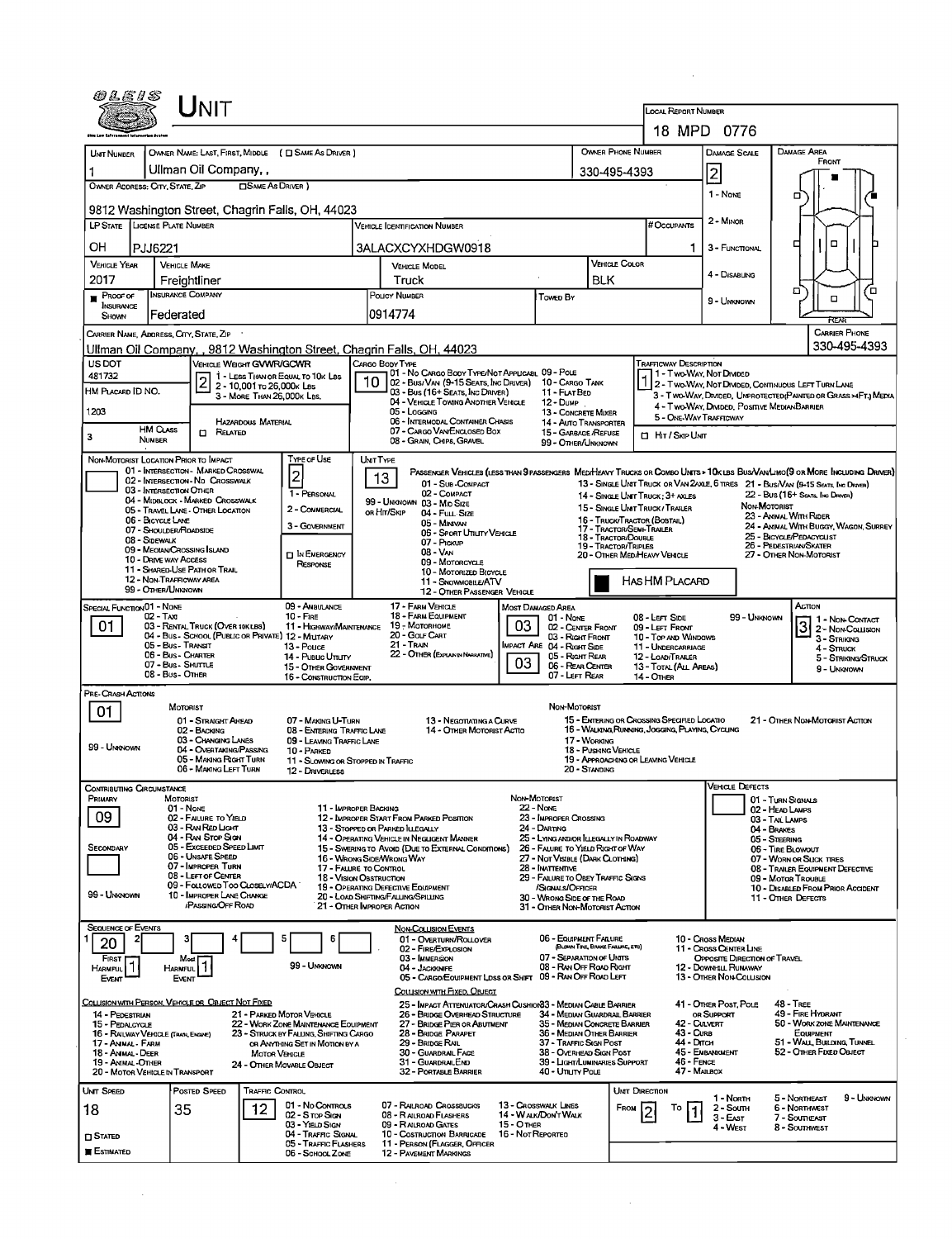| <i>©LE1S</i>                                          | Unit                                                                                    |                                                                                |                                                                                                  |                                                     |                                                                           | <b>LOCAL REPORT NUMBER</b>                                      |                                                      |                                                                                                                                                          |
|-------------------------------------------------------|-----------------------------------------------------------------------------------------|--------------------------------------------------------------------------------|--------------------------------------------------------------------------------------------------|-----------------------------------------------------|---------------------------------------------------------------------------|-----------------------------------------------------------------|------------------------------------------------------|----------------------------------------------------------------------------------------------------------------------------------------------------------|
|                                                       |                                                                                         |                                                                                |                                                                                                  |                                                     |                                                                           |                                                                 | 18 MPD 0776                                          |                                                                                                                                                          |
| <b>UMT NUMBER</b>                                     |                                                                                         | OWNER NAME: LAST, FIRST, MIDDLE ( C SAME AS DRIVER )                           |                                                                                                  |                                                     | <b>OWNER PHONE NUMBER</b>                                                 |                                                                 | <b>DAMAGE SCALE</b>                                  | <b>DAMAGE AREA</b>                                                                                                                                       |
| 2                                                     | Pierce, Nathan, D                                                                       |                                                                                |                                                                                                  |                                                     | 330-473-2954                                                              |                                                                 |                                                      | FRONT                                                                                                                                                    |
| OWNER ADDRESS: CITY, STATE, ZIP                       |                                                                                         | <b>CISAME AS DRIVER 1</b>                                                      |                                                                                                  |                                                     |                                                                           |                                                                 | $\vert 4 \vert$                                      | □                                                                                                                                                        |
|                                                       | 480 Moose Drive, Killbuck, OH, 44637                                                    |                                                                                |                                                                                                  |                                                     |                                                                           |                                                                 | 1 - None                                             | ם<br>п                                                                                                                                                   |
| <b>LP STATE</b>                                       | <b>LICENSE PLATE NUMBER</b>                                                             |                                                                                | Vehicle Identification Number                                                                    |                                                     |                                                                           | # Occupants                                                     | 2 - MINOR                                            |                                                                                                                                                          |
| он                                                    | GAW8896                                                                                 |                                                                                | 1N4DL01D5YC173832                                                                                |                                                     |                                                                           | 1                                                               | 3 - FUNCTIONAL                                       | α<br>□                                                                                                                                                   |
| <b>VEHICLE YEAR</b>                                   | <b>VEHICLE MAKE</b>                                                                     |                                                                                | <b>VEHICLE MODEL</b>                                                                             |                                                     | VEHICLE COLOR                                                             |                                                                 | 4 - Disabling                                        |                                                                                                                                                          |
| 2000<br>PROOF OF                                      | Nissan<br>INSURANCE COMPANY                                                             |                                                                                | Altima<br><b>POLICY NUMBER</b>                                                                   |                                                     | TAN                                                                       |                                                                 |                                                      |                                                                                                                                                          |
| <b>INSURANCE</b><br><b>SHOWN</b>                      | Wayne Mutual                                                                            |                                                                                | AUTO 184104                                                                                      | Toweo By                                            | Klines Towing                                                             |                                                                 | 9 - UMXNOWN                                          | п                                                                                                                                                        |
| CARRIER NAME, ADDRESS, CITY, STATE, ZIP               |                                                                                         |                                                                                |                                                                                                  |                                                     |                                                                           |                                                                 |                                                      | <b>CARRIER PHONE</b>                                                                                                                                     |
|                                                       |                                                                                         |                                                                                |                                                                                                  |                                                     |                                                                           |                                                                 |                                                      |                                                                                                                                                          |
| US DOT                                                | VEHICLE WEIGHT GVWR/GCWR                                                                | 1 - LESS THAN OR EQUAL TO 10K LBS                                              | CARGO BODY TYPE<br>01 - No CARGO BODY TYPE/NOT APPLICABL 09 - POLE                               |                                                     |                                                                           | <b>TRAFFICWAY DESCRIPTION</b>                                   |                                                      |                                                                                                                                                          |
| HM PLACARD ID NO.                                     |                                                                                         | 2 - 10,001 To 26,000K LBS<br>3 - MORE THAN 26,000K LBS.                        | 01<br>02 - Bus/Van (9-15 Seats, Inc Driver)<br>03 - Bus (16+ SEATS, INC DRIVER)                  | 11 - FLAT BED                                       | 10 - Cargo Tank                                                           |                                                                 |                                                      | 1 1 - T WO-WAY, NOT DIVIDED<br>1 2 - T WO-WAY, NOT DIVIDED, CONTINUOUS LEFT TURN LANE<br>3 - Two-Way, DMDED, UNPROTECTED (PAINTED OR GRASS >> FT.) MEDIA |
|                                                       |                                                                                         |                                                                                | 04 - VEHICLE TOWING ANOTHER VEHICLE<br>05 - Logging                                              | 12 - Dump                                           | 13 - CONCRETE MIXER                                                       | 5 - ONE-WAY TRAFFICWAY                                          | 4 - Two-Way, Divided, Positive MedianBarrier         |                                                                                                                                                          |
| NUMBER                                                | HAZARDOUS MATERIAL<br><b>HM CLASS</b><br>$\Box$ Related                                 |                                                                                | 06 - INTERMODAL CONTAINER CHASIS<br>07 - CARGO VAN/ENCLOSED BOX                                  |                                                     | 14 - Auto Transporter<br>15 - GARBAGE / REFUSE                            | □ HIT / SKIP UNT                                                |                                                      |                                                                                                                                                          |
|                                                       | NON-MOTORIST LOCATION PRIOR TO IMPACT                                                   | TYPE OF USE                                                                    | 08 - GRAIN, CHIPS, GRAVEL<br>UNT TYPE                                                            |                                                     | 99 - OTHER/UNKNOWN                                                        |                                                                 |                                                      |                                                                                                                                                          |
|                                                       | 01 - INTERSECTION - MARKED CROSSWAL<br>02 - INTERSECTION - NO CROSSWALK                 | 1                                                                              | 03                                                                                               |                                                     |                                                                           |                                                                 |                                                      | PASSENGER VEHICLES (LESS THAN 9 PASSENGERS MEDIMEANY TRUCKS OR COMBO UNITS > 10K LBS BUSIVAN/LIMO(9 OR MORE INCLUDING DRIVER)                            |
|                                                       | 03 - INTERSECTION OTHER<br>04 - MIDBLOCK - MARKED CROSSWALK                             | 1 - PERSONAL                                                                   | 01 - Sub-COMPACT<br>02 - COMPACT                                                                 |                                                     |                                                                           | 14 - SINGLE UNIT TRUCK: 3+ AXLES                                |                                                      | 13 - SINGLE UNIT TRUCK OR VAN ZAXLE, 6 TIRES 21 - BUS/VAN (9-15 SEATS, INC DRIVER)<br>22 - Bus (15+ Sears Inc Driver)                                    |
| 06 - BICYCLE LANE                                     | 05 - TRAVEL LANE - OTHER LOCATION                                                       | 2 - COMMERCIAL                                                                 | 99 - UNKNOWN 03 - MID SIZE<br>ов Ніт/Sкір<br>04 - Full Size                                      |                                                     |                                                                           | 15 - SINGLE UNIT TRUCK / TRAILER<br>15 - Truck/Tractor (Bostal) | NON-MOTORIST                                         | 23 - AMMAL WITH RIDER                                                                                                                                    |
| 08 - Sidewalk                                         | 07 - SHOULDER/ROADSIDE                                                                  | 3 - GOVERNMENT                                                                 | 05 - MINIVAN<br>06 - Sport Unuty Venicus                                                         |                                                     | 17 - Tractor/Seni-Traler<br><b>18 - Tractor/Double</b>                    |                                                                 |                                                      | 24 - ANIMAL WITH BUGGY, WAGON, SURREY<br>25 - BICYCLE/PEDACYCLIST                                                                                        |
|                                                       | 09 - MEDIAN CROSSING ISLAND<br>10 - DRIVE WAY ACCESS                                    | <b>DIN EMERGENCY</b>                                                           | 07 - Pickup<br>08 - Van                                                                          |                                                     | 19 - TRACTOR/TRIPLES                                                      | 20 - OTHER MED/HEAVY VEHICLE                                    |                                                      | 26 - PEDESTRIAN/SKATER<br>27 - OTHER NON-MOTORIST                                                                                                        |
|                                                       | 11 - SHARED-USE PATH OR TRAIL<br>12 - NON-TRAFFICWAY AREA                               | RESPONSE                                                                       | 09 - Motorcycle<br>10 - Motorized Bicycle<br>11 - SNOWMOBILE/ATV                                 |                                                     |                                                                           | HAS HM PLACARD                                                  |                                                      |                                                                                                                                                          |
|                                                       | 99 - OTHER/UNKNOWN                                                                      |                                                                                | 12 - OTHER PASSENGER VEHICLE                                                                     |                                                     |                                                                           |                                                                 |                                                      |                                                                                                                                                          |
| SPECIAL FUNCTION 01 - NONE                            | 02 - Taxi                                                                               | 09 - AMBULANCE<br>$10 -$ Fire                                                  | 17 - FARM VEHICLE<br>18 - FARM EQUIPMENT                                                         | Most Damaged Area<br>$01 - \text{Now}$              |                                                                           | 08 - LEFT SIDE                                                  | 99 - Unknown                                         | Action<br>1 - Non-Contact                                                                                                                                |
| 01                                                    | 03 - RENTAL TRUCK (OVER 10K LBS)<br>04 - Bus - SCHOOL (PUBLIC OR PRIVATE) 12 - MILITARY | 11 - HIGHWAY/MAINTENANCE                                                       | 19 - Мотовноме<br>20 - Gouf CART                                                                 | 07                                                  | 02 - CENTER FRONT<br>03 - RIGHT FRONT                                     | 09 - LEFT FRONT<br>10 - TOP AND WINDOWS                         |                                                      | 2 - Non-Collision<br>3 - STRIKING                                                                                                                        |
|                                                       | 05 - Bus - Transit<br>06 - Bus - Charter                                                | 13 - Pouce<br>14 - Pusuc Unury                                                 | 21 - TRAIN<br>22 - OTHER (EXPLAN IN NARATIVE)                                                    | IMPACT ARE 04 - RIGHT SIDE<br>07                    | 05 - Right Rear                                                           | 11 - UNDERCARRIAGE<br>12 - LOAD/TRAILER                         |                                                      | 4 - STRUCK<br>5 - STRIKING/STRUCK                                                                                                                        |
|                                                       | 07 - Bus - SHUTTLE<br>08 - Bus - OTHER                                                  | 15 - Other Goverwient<br>16 - CONSTRUCTION EQP.                                |                                                                                                  |                                                     | 06 - REAR CENTER<br>07 - LEFT REAR                                        | 13 - TOTAL (ALL AREAS)<br>14 - OTHER                            |                                                      | 9 - Unknown                                                                                                                                              |
| PRE- CRASH ACTIONS                                    |                                                                                         |                                                                                |                                                                                                  |                                                     |                                                                           |                                                                 |                                                      |                                                                                                                                                          |
| 11                                                    | <b>MOTORIST</b><br>01 - STRAIGHT AHEAD                                                  | 07 - MAKING U-TURN                                                             | 13 - NEGOTIATING A CURVE                                                                         |                                                     | Non-Motorust                                                              | 15 - ENTERING OR CROSSING SPECIFIED LOCATIO                     |                                                      | 21 - OTHER NON-MOTORIST ACTION                                                                                                                           |
| 99 - UNKNOWN                                          | 02 - BACKING<br>03 - CHANGING LANES                                                     | 08 - ENTERING TRAFFIC LANE<br>09 - LEAVING TRAFFIC LANE                        | 14 - OTHER MOTORIST ACTIO                                                                        |                                                     | 17 - WORKING                                                              | 16 - WALKING RUNNING, JOGGING, PLAYING, CYCLING                 |                                                      |                                                                                                                                                          |
|                                                       | 04 - OVERTAKING/PASSING<br>05 - MAKING RIGHT TURN                                       | 10 - PARKED<br>11 - SLOWING OR STOPPED IN TRAFFIC                              |                                                                                                  |                                                     | 18 - PUSHING VEHICLE                                                      | 19 - APPROACHING OR LEAVING VEHICLE                             |                                                      |                                                                                                                                                          |
|                                                       | 06 - MAKING LEFT TURN                                                                   | 12 - DRIVERLESS                                                                |                                                                                                  |                                                     | 20 - STANDING                                                             |                                                                 | <b>VEHICLE DEFECTS</b>                               |                                                                                                                                                          |
| CONTRIBUTING CIRCUMSTANCE<br>PRIMARY                  | MOTORIST<br>$01 - None$                                                                 |                                                                                | 11 - IMPROPER BACKING                                                                            | NON-MOTORIST<br><b>22 - Nove</b>                    |                                                                           |                                                                 |                                                      | 01 - TURN SIGNALS                                                                                                                                        |
| 01                                                    | 02 - FALURE TO YIELD<br>03 - RAN RED LIGHT                                              |                                                                                | 12 - IMPROPER START FROM PARKED POSITION<br>13 - Stopped or Parked LLEGALLY                      | 23 - IMPROPER CROSSING<br>24 - DARTING              |                                                                           |                                                                 |                                                      | 02 - HEAD LAMPS<br>03 - TAL LAMPS                                                                                                                        |
| SECONDARY                                             | 04 - Ran Stop Sign<br>05 - Exceeded Speed Limit                                         |                                                                                | 14 - Operating Vehicle in Negligent Manner<br>15 - SWERING TO AVOID (DUE TO EXTERNAL CONDITIONS) |                                                     | 25 - LYING AND/OR LLEGALLY IN ROADWAY<br>26 - FAURE TO YIELD RIGHT OF WAY |                                                                 | 04 - BRAKES<br>05 - Steering                         |                                                                                                                                                          |
|                                                       | 06 - UNSAFE SPEED<br>07 - Improper Turn                                                 |                                                                                | 15 - Wrong Side/Wrong Way<br>17 - FALURE TO CONTROL                                              | 28 - INATTENTIVE                                    | 27 - NOT VISIBLE (DARK CLOTHING)                                          |                                                                 |                                                      | 06 - TIRE BLOWOUT<br>07 - WORN OR SLICK TIRES<br>08 - TRAILER EQUIPMENT DEFECTIVE                                                                        |
|                                                       | 08 - LEFT OF CENTER<br>09 - FOLLOWED TOO CLOSELY/ACDA                                   |                                                                                | <b>18 - VISION OBSTRUCTION</b><br>19 - OPERATING DEFECTIVE EQUIPMENT                             | /SIGNALS/OFFICER                                    | 29 - FAILURE TO OBEY TRAFFIC SIGNS                                        |                                                                 |                                                      | 09 - MOTOR TROUBLE<br>10 - DISABLED FROM PRIOR ACCIDENT                                                                                                  |
| 99 - UNKNOWN                                          | 10 - IMPROPER LANE CHANGE<br>PASSING OFF ROAD                                           |                                                                                | 20 - LOAD SHIFTING/FALLING/SPILLING<br>21 - OTHER IMPROPER ACTION                                |                                                     | 30 - WRONG SIDE OF THE ROAD<br>31 - OTHER NON-MOTORIST ACTION             |                                                                 |                                                      | 11 - OTHER DEFECTS                                                                                                                                       |
| <b>SEQUENCE OF EVENTS</b>                             |                                                                                         |                                                                                | <b>NON-COLUSION EVENTS</b>                                                                       |                                                     |                                                                           |                                                                 |                                                      |                                                                                                                                                          |
| 20                                                    |                                                                                         | 6                                                                              | 01 - OVERTURN/ROLLOVER<br>02 - FIRE/EXPLOSION                                                    |                                                     | 06 - EQUIPMENT FAILURE<br>(BLOWN TIRE, BRAKE FAILIRE, ETC)                |                                                                 | 10 - Cross Median<br>11 - Cross CENTER LINE          |                                                                                                                                                          |
| FIRST<br>HARMFUL                                      | Mod<br><b>HARMFUL</b>                                                                   | 99 - UNKNOWN                                                                   | 03 - IMMERSION<br>04 - JACKNIFE                                                                  |                                                     | 07 - SEPARATION OF UNITS<br>08 - RAN OFF ROAD RIGHT                       |                                                                 | OPPOSITE DIRECTION OF TRAVEL<br>12 - DOWNNLL RUNAWAY |                                                                                                                                                          |
| Event                                                 | Event                                                                                   |                                                                                | 05 - CARGO/EQUIPMENT LOSS OR SHIFT<br>COLLISION WITH FIXED, OBJECT                               |                                                     | 09 - RAN OFF ROAD LEFT                                                    |                                                                 | 13 - Other Non-Collision                             |                                                                                                                                                          |
| 14 - PEDESTRIAN                                       | COLLISION WITH PERSON, VEHICLE OR OBJECT NOT FIXED                                      | 21 - PARKED MOTOR VEHICLE                                                      | 25 - IMPACT ATTENUATOR/CRASH CUSHION33 - MEDIAN CABLE BARRIER<br>26 - BRIDGE OVERHEAD STRUCTURE  |                                                     | 34 - MEDIAN GUARDRAIL BARRIER                                             |                                                                 | 41 - OTHER POST, POLE<br>DR SUPPORT                  | 48 - TREE<br>49 - FIRE HYDRANT                                                                                                                           |
| 15 - PEDALCYCLE<br>16 - RAILWAY VEHICLE (TRAN, ENGRE) |                                                                                         | 22 - WORK ZONE MAINTENANCE EQUIPMENT<br>23 - STRUCK BY FALLING, SHIFTING CARGO | 27 - BRIDGE PIER OR ABUTMENT<br>28 - BRIDGE PARAPET                                              |                                                     | 35 - MEDIAN CONCRETE BARRIER<br>36 - MEDIAN OTHER BARRIER                 | 42 - CULVERT<br>43 - Cura                                       |                                                      | 50 - WORK ZONE MAINTENANCE<br>EQUIPMENT                                                                                                                  |
| 17 - Animal - Farm<br>18 - ANMAL - DEER               |                                                                                         | OR ANYTHING SET IN MOTION BY A<br><b>MOTOR VEHICLE</b>                         | 29 - BRIDGE RAIL<br>30 - GUARDRAIL FACE                                                          |                                                     | 37 - TRAFFIC SIGN POST<br>38 - OVERHEAD SIGN POST                         | 44 - Отсн                                                       | 45 - Embankment                                      | 51 - WALL BUILDING, TUNNEL<br>52 - OTHER FIXED OBJECT                                                                                                    |
| 19 - ANIMAL-OTHER<br>20 - MOTOR VEHICLE IN TRANSPORT  |                                                                                         | 24 - OTHER MOVABLE OBJECT                                                      | 31 - Guardral End<br>32 - PORTABLE BARRIER                                                       | 40 - Unury Pous                                     | 39 - Light Auminaries Support                                             | 46 - Fence<br>47 - MAILBOX                                      |                                                      |                                                                                                                                                          |
| UNIT SPEED                                            | POSTED SPEED                                                                            | Traffic Control                                                                |                                                                                                  |                                                     |                                                                           | UNT DIRECTION                                                   |                                                      |                                                                                                                                                          |
| 0                                                     | 35                                                                                      | 01 - No Controls<br>12.<br>02 - S Top Sign                                     | 07 - RAILROAD CROSSBUCKS<br>08 - RAILROAD FLASHERS                                               | <b>13 - CROSSWALK LINES</b><br>14 - WAUK/DON'T WALK | FROM                                                                      | To                                                              | 1 - North<br>2 - South                               | 9 - UNKNOWN<br>5 - NORTHEAST<br><b>6 - NORTHWEST</b>                                                                                                     |
| <b>■</b> Stated                                       |                                                                                         | 03 - YIELD SIGN<br>04 - Traffic Signal                                         | 09 - RAILROAD GATES<br>10 - Costruction Barricade                                                | <b>15 - O THER</b><br>16 - Not Reported             |                                                                           |                                                                 | $3 -$ East<br>4 - WEST                               | 7 - SOUTHEAST<br>8 - Southwest                                                                                                                           |
| <b>CI ESTIMATED</b>                                   |                                                                                         | 05 - TRAFFIC FLASHERS<br>06 - SCHOOL ZONE                                      | 11 - Person (Flagger, Officer<br>12 - PAVEMENT MARKINGS                                          |                                                     |                                                                           |                                                                 |                                                      |                                                                                                                                                          |

 $\Delta$ 

 $\frac{1}{2}$  ,  $\frac{1}{2}$ 

 $\overline{\phantom{a}}$ 

 $\sim 10$